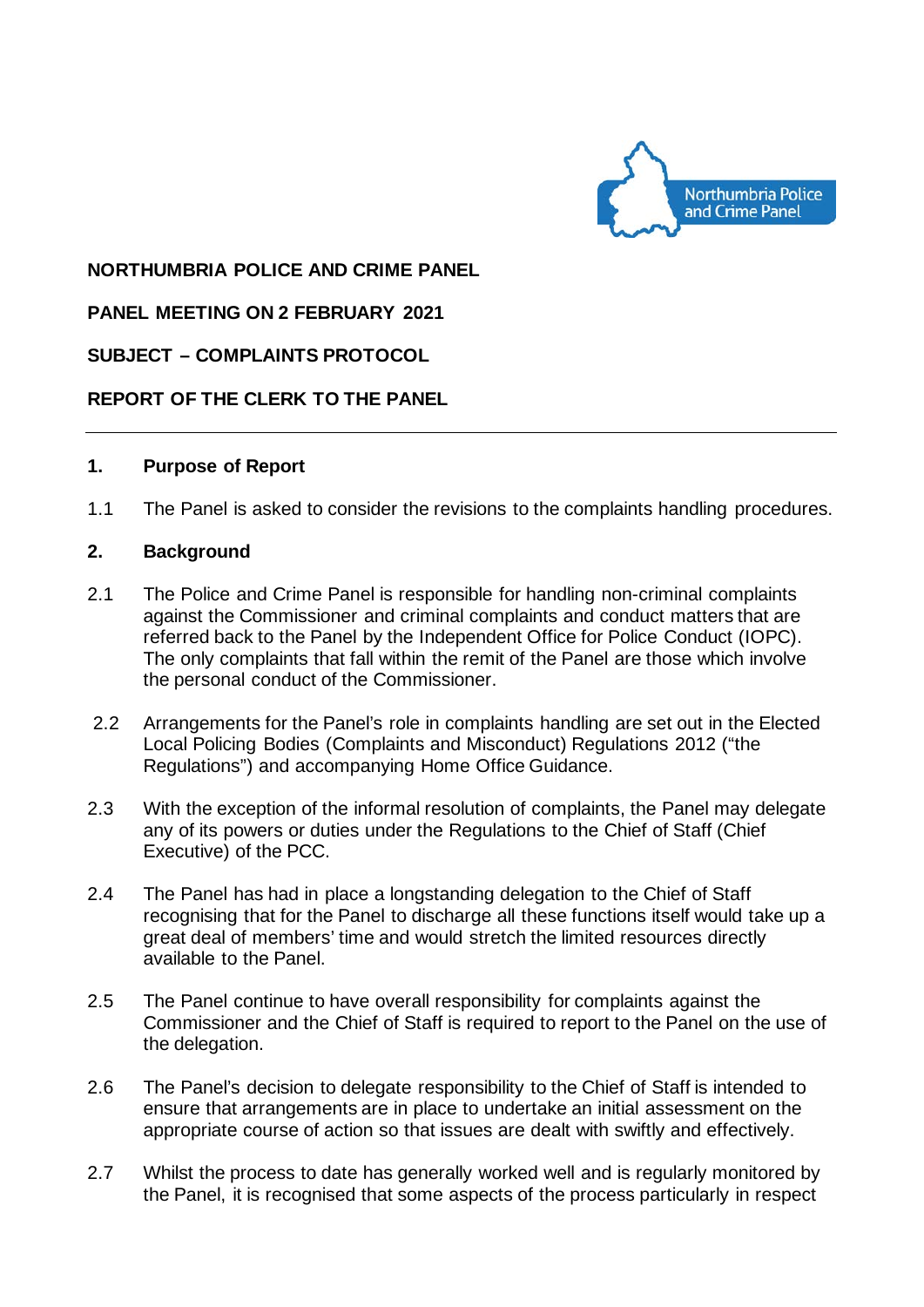of the management of unreasonable complainant behaviour require additional measures to ensure the Panel and by extension the Chief of Staff can effectively discharge the Panel duties. Accordingly, it is also recommended that the Panel agree a protocol on the management of unreasonable complainant behaviour.

# **3. Recommendation**

- 3.1 The Panel is asked to
	- (i) Agree the unreasonable complainant behaviour protocol at appendix 1.
	- (ii) Agree that the delegation to the Chief of Staff will include the application of the unreasonable complainant behaviour protocol.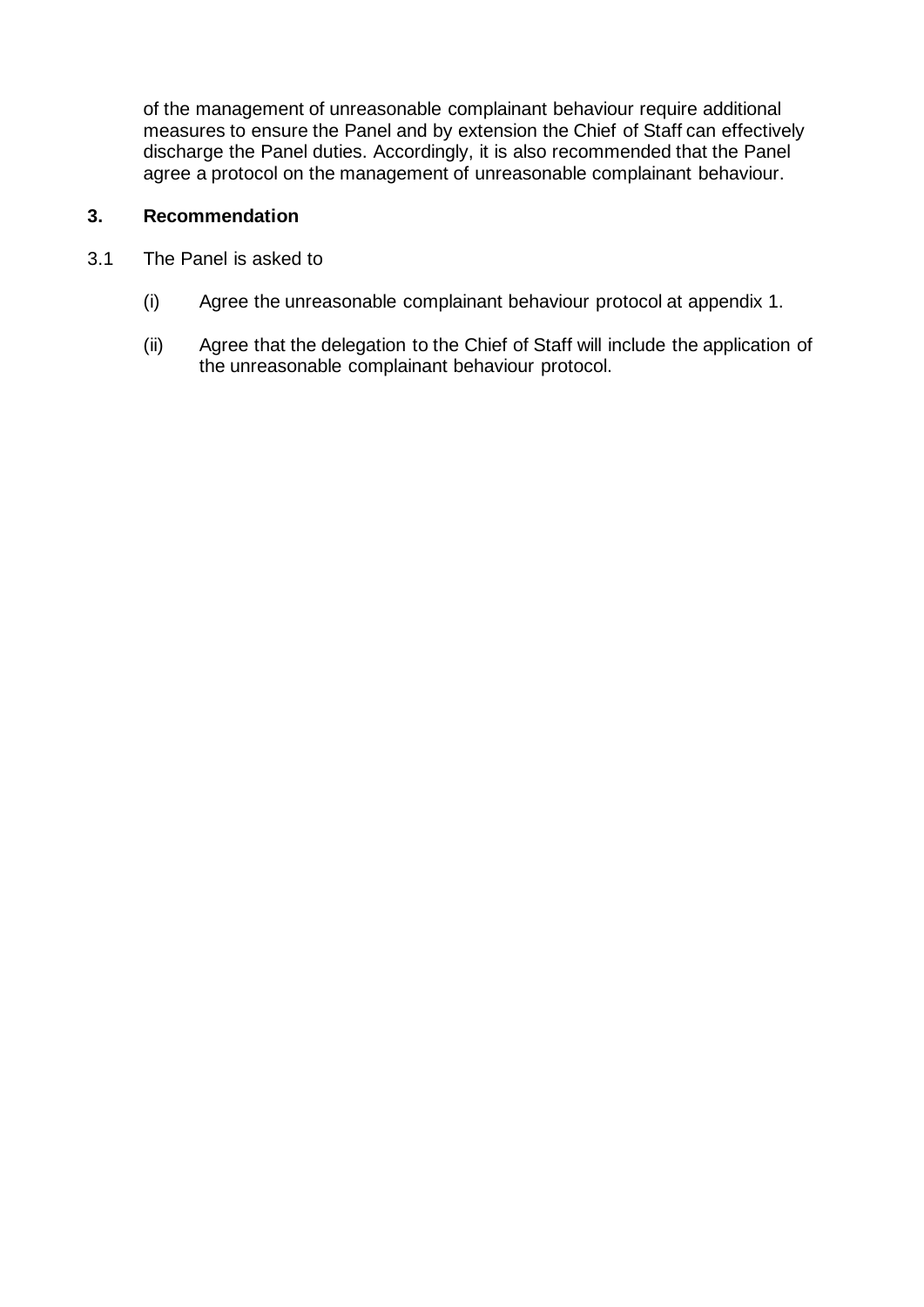# (iii) **Appendix 1**

# **Protocol on the management of unreasonable complainant behaviour**

# 1 **Introduction**

- 1.1 The Northumbria Police and Crime Panel ("the Panel") is committed to providing an effective service to members of the public in respect of complaints made against the Police and Crime Commissioner for Northumbria ("the Commissioner").
- 1.2 The only complaints that fall within the remit of the Panel are those which involve the personal conduct of the Commissioner.
- 1.3 Complaints about the administration of the Panel are the responsibility of the lead authority and will be dealt with under the lead authority's complaints processes.
- 1.4 Complaints about individual panel members are the responsibility of their appointing authority. Complaints against independent panel members will be dealt with by the lead authority.
- 1.5 The Panel is committed to dealing with all complaints fully and in a timely manner.
- 1.6 The Panel has delegated part of its role in handling complaints to the Chief of Staff in the Office of the Police and Crime Commissioner, including assessments relating to the management of unreasonable complainant behaviour. Delegation of this power to the Chief of Staff does not preclude a meeting of the Panel being called to determine a decision in respect of unreasonable complainant behaviour should it be deemed necessary by the Chief of Staff or in accordance with the procedures for calling a meeting of the Panel.
- 1.7 The Panel recognise that there may be times when a member of the public may not be satisfied with the outcomes reached by the Chief of Staff or the Panel itself. Should any individual not be satisfied with the Panel's conduct in relation to a complaint, an option open to them is to refer a case to the Local Government and Social Care Ombudsman.
- 1.8 Most complaints reviewed by the Chief of Staff or by the Panel are subject to a straightforward process, but in a small number of cases complainants may pursue their complaints in a way that disrupts the way the complaint is reviewed or disproportionately takes officers supporting the Panel away from their other duties. Similarly, complainants who have had their complaints resolved by the Chief of Staff or by the Panel may continue to pursue their complaint, or request outcomes to their case that are outside the remit of the Panel or the Panel is unwilling to grant.
- 1.9 The aim of this protocol is to inform complainants about what the Panel considers to be unreasonable complainant behaviour, the options available to the Panel and the possible consequences to the individual.
- 1.10 The Chief of Staff or the Panel will only invoke this protocol after very careful consideration, the circumstances for which must be exceptional. Individuals may have justified complaints but may be pursuing them in an inappropriate way, or they may be intent on pursuing complaints which appear to have no substance, or which have already been investigated and determined. Such complaints may rarely occur, but if a complainant's behaviour adversely affects the Panel's ability to do its work, or the work of any of its supporting officers, the Chief of Staff or the Panel may decide to restrict the contact that person has with the Chief of Staff or the Panel.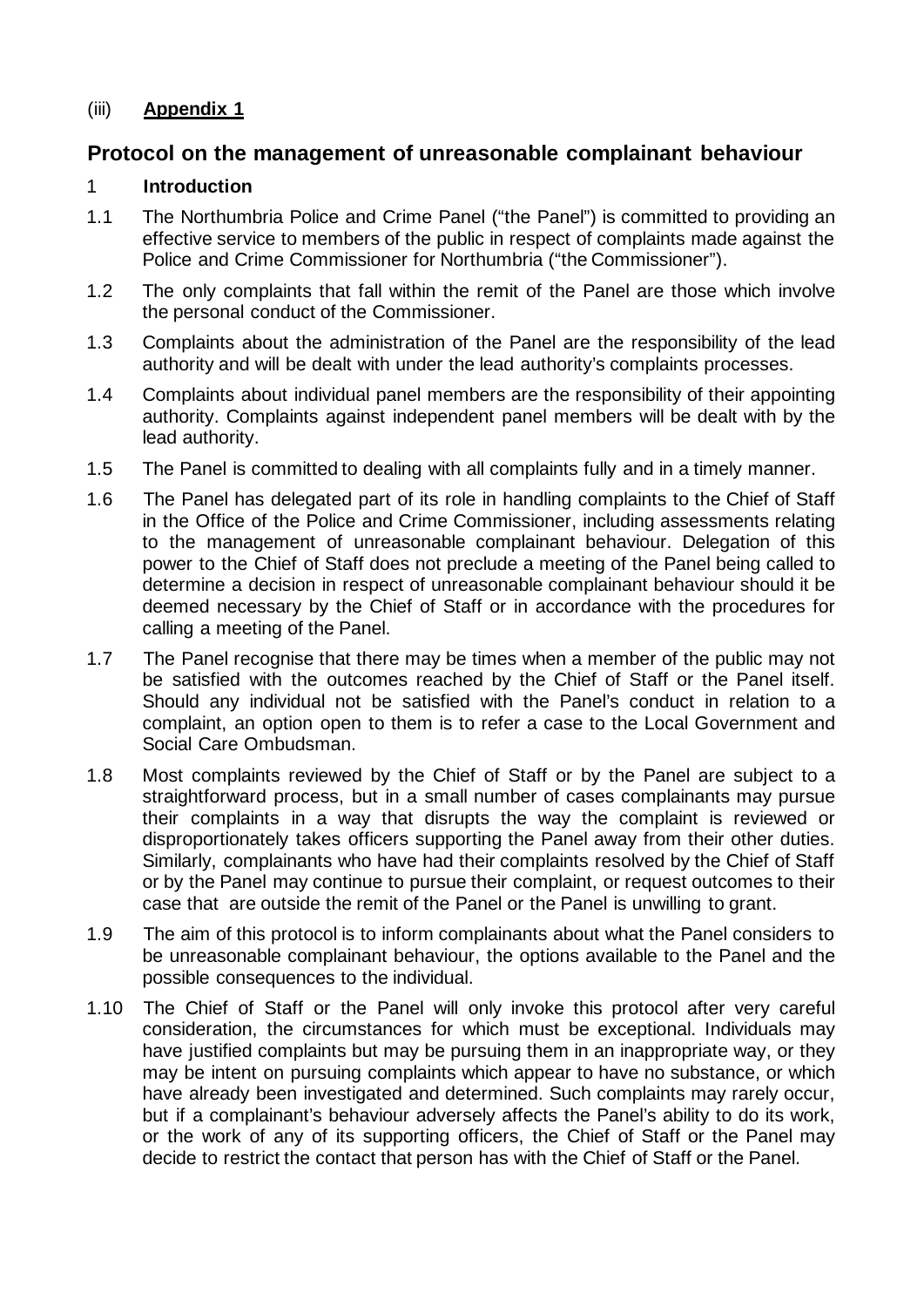1.11 If the Chief of Staff or the Panel decide to invoke this guidance, the Chief of Staff or the Clerk to the Panel (or an officer acting on their behalf) will write to the individual concerned to tell them why it is considered that his or her behaviour falls into that category, what action will be taken and the duration of that action.

# 2 **Definition of unreasonable complainant behaviour**

- 2.1 The Panel has adopted an equivalent definition to that used by the Local Government and Social Care Ombudsman. The Panel consider that unreasonable complainant behaviour occurs where:
	- 2.1.1 there is repeated and obsessive pursuit of a complaint which appears to have no substance or which has been investigated and determined.
	- 2.1.2 the contact may be amicable but still place very heavy demands on officer or Member time or may be very emotionally charged and distressing for all involved.
	- 2.1.3 there is an escalation of behaviour which is unacceptable, for example abusive, offensive or threatening behaviour.
- 2.2 Examples include the way or frequency that complainants raise their complaint with the Panel, or how complainants respond when they are told of a decision of their complaint.

## **3 Considerations to be made before taking action to restrict access**

- 3.1 All complainants have the right to have their complaint considered at an initial stage by the Chief of Staff or by the Panel. The Panel will ensure that the complaints procedure is exhausted or ended at a point that is appropriate to each case and the complainant notified as such.
- 3.2 The Panel will consider and ensure they have an awareness of an individual's circumstances, how and why they feel as they do and what it is that would resolve the matter for them. The Panel will ensure that complainants have had a reasonable opportunity to express their views and opinions, that these have been listened to and that appropriate consideration and effort to resolving and explaining the position and the actions of the Panel have taken place.
- 3.3 Before deciding whether the protocol should be applied, the Chief of Staff or the Panel will consider and satisfy themselves that:
	- 3.3.1 The complaint is being or has been adequately reviewed and any decision reached has been found to be appropriate based on the information presented to the Chief of Staff or the Panel at the time.
	- 3.3.2 Communications with the complainant have been adequate and within the Panel's policies.
	- 3.3.3 Any decision reached has been reviewed and is found to be appropriate.
	- 3.3.4 The complainant is not providing any significant new information that might affect the Panel's view on the complaint.
	- 3.3.5 There is not another, more specific path for the complainant to follow
- 3.4 Some individuals that may be considered to be unreasonable complainants may be behaving this way because of a specific circumstance or difficulty. Where this is indicated the Panel will take this into account in determining the reasonableness of the complaint made.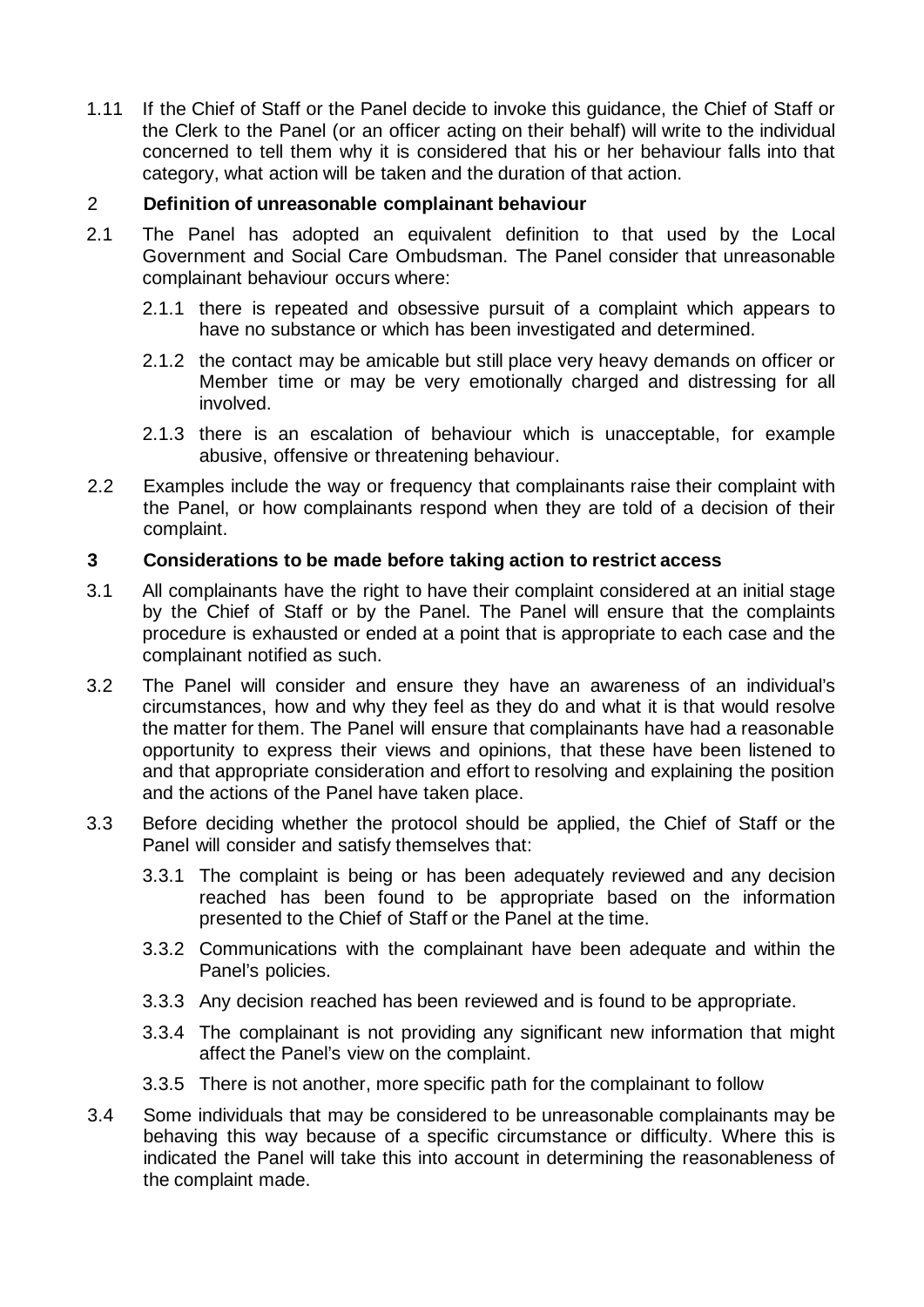3.5 Any restrictive actions that may be taken will be tailored based on the circumstances and behaviour of the individual and their complaint.

# 4 **Possible Actions**

- 4.1 Actions that could be taken to restrict access and contact:
	- 4.1.1 Limiting the complainant to one medium of contact (telephone, letter, email etc.) and/or requiring the complainant to communicate only with one named member of staff. If this is by email, it will be automatically forwarded to the named single point of contact;
	- 4.1.2 Placing restrictions on the amount of time the Panel and their officers will spend reviewing their complaints;
	- 4.1.3 Letting the complainant know that the Panel will not reply to or acknowledge any further contact from them on the specific topic of that complaint;
	- 4.1.4 Refusing to register and process further complaints about the same matter.
	- 4.1.5 In some circumstances, the Panel may decide that it is appropriate to severely reduce or completely stop responding to a particular complainant.

# 5 **Process for the application of the Guidance Note on the management of unreasonable complainant behaviour**

### 5.1 **First Stage – Notification/Warning**

- 5.3 The Chief of Staff will review, in consultation with the Chair and the Clerk, why the complainant's behaviour is causing a concern, giving clear documented evidence to support this and outlining how the behaviour needs to change.
- 5.4 The Chief of Staff or the Clerk (or an officer on their behalf) will write to the complainant explaining to them the actions that may be taken if their behaviour does not change, along with a copy of this guidance.

## **Second Stage – Application**

- 5.5 Should the complainant continue to demonstrate unreasonable behaviour, following receipt of the notification, the Panel, or the Chief of Staff, in consultation with the Chair and the Clerk, will determine whether to apply the unreasonable complainant protocol and what actions will be taken.
- 5.6 If the Panel or the Chief of Staff determines to apply the protocol on the management of unreasonable complainant behaviour, the Chief of Staff or the Clerk (or an officer on their behalf) will write to the complainant explaining to them the actions to be taken. All letters should include:
	- 5.6.1 Why this decision has been reached;
	- 5.6.2 What specific action is being taken;
	- 5.6.3 The duration of that action;
	- 5.6.4 The date the decision will be reviewed;
	- 5.6.5 The circumstances that the decision could be reviewed in advance of that date (for example new relevant information);
	- 5.6.6 The right of the complainant to contact the Local Government and Social Care Ombudsman about the fact that they have been treated as an unreasonable complainant.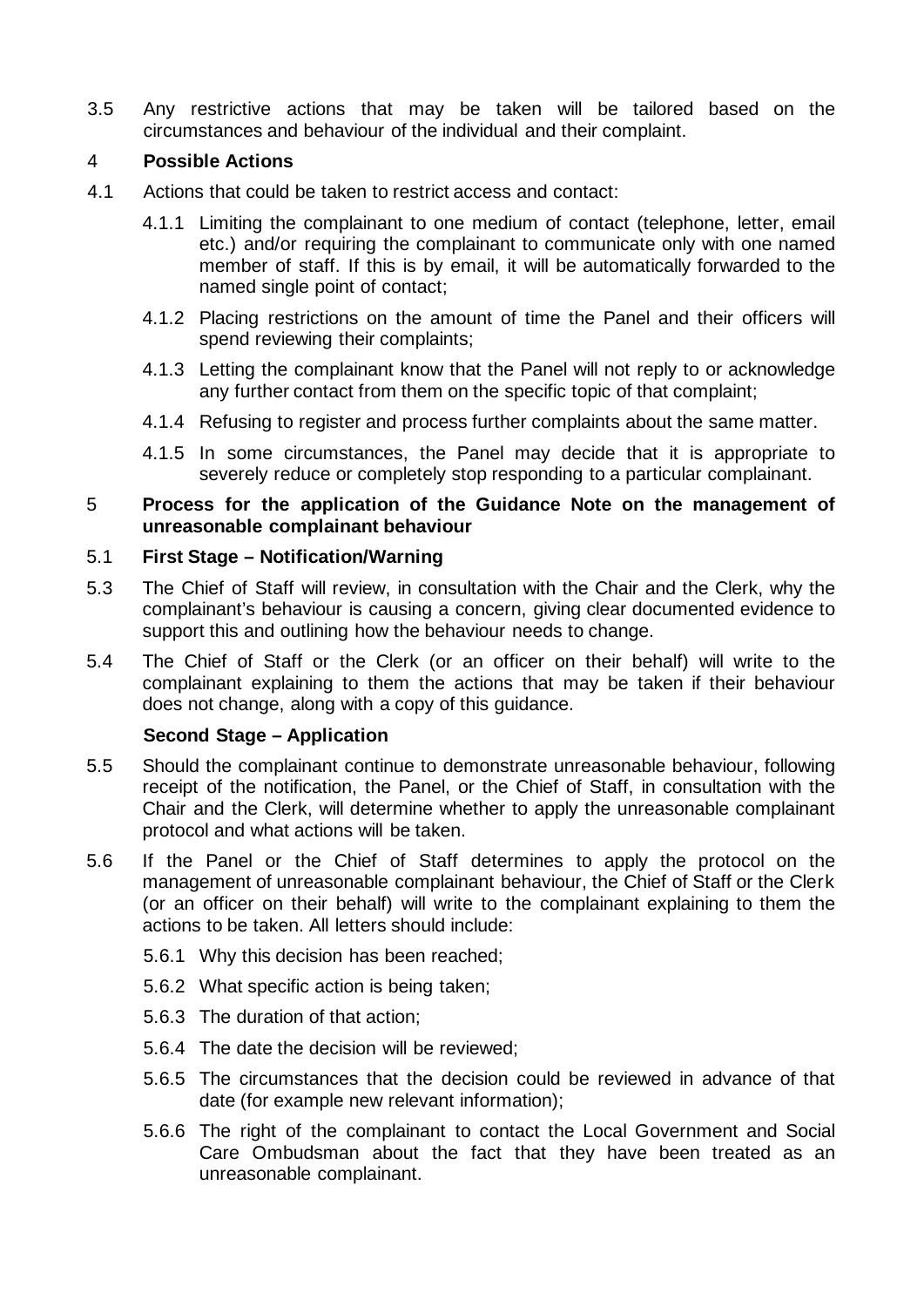- 5.7 Any decision taken to apply this protocol if not made by the Panel itself will be formally reported to the Panel at the first available Panel Meeting following the date of the determination.
- 5.8 A log of the decision made and records of contacts with the complainant will be kept. This information will be treated as confidential and only shared with those who may be affected by the decision in order for them to carry out their role.
- 5.9 Key information to be recorded includes:
	- 5.9.1 when a decision is taken not to apply the guidance, or
	- 5.9.2 when a decision is taken to make an exception to the guidance once it has been applied, or
	- 5.9.3 when a decision is taken not to put a further complaint from the complainant through the complaints procedure for any reason, and
	- 5.9.4 when a decision is taken not to respond to further correspondence, make sure any further letters, faxes or emails from the complainant are checked to pick up any significant new information.
- 5.10 Any further contact from the complainant, for example on a new issue, will be treated on its merits.

### 6 **Who will be informed about restrictions**

6.1 All officers and Members who have experienced unreasonable complainant behaviour relating to the specific complaint will be informed of the decision to impose contact restrictions.

#### 7 **Reviewing the decision to restrict access**

- 7.1 When imposing a restriction on access, a specified review date should be given. Once that date has been reached any restrictions should be lifted and relationships returned to normal unless there are continuing grounds to extend the restriction.
- 7.2 The Panel or the Chief of Staff, will review the restriction at the agreed time. If the decision is made to lift the restriction, the complainant will be informed of that decision. If restriction is to continue, the reasons for the continuation of the restriction will be given to the complainant along with the next review date.

### 8 **Referring complainants to the Local Government and Social Care Ombudsman**

- 8.1 A complainant who is not satisfied with the determinations of the Panel or the Chief of Staff may make a complaint to the Ombudsman, who will consider the case. Should they determine that the referral of a complaint warrants further consideration, they will review the process followed by the Panel or its Chief of Staff in reaching any such conclusion.
- 8.2 A complainant who has been designated as unreasonable may make a complaint to the Ombudsman about the way in which they have been treated. The Ombudsman is unlikely to be critical where the Panel or the Chief of Staff has acted proportionately and in accordance with its adopted protocols.

#### 9 **Harassment and bullying**

9.1 Unreasonable complainant behaviour may amount to bullying or harassment. All Panel members and officers have the right to be treated with respect and dignity in the workplace. Behaviour by third parties that bullies, harasses or intimidates